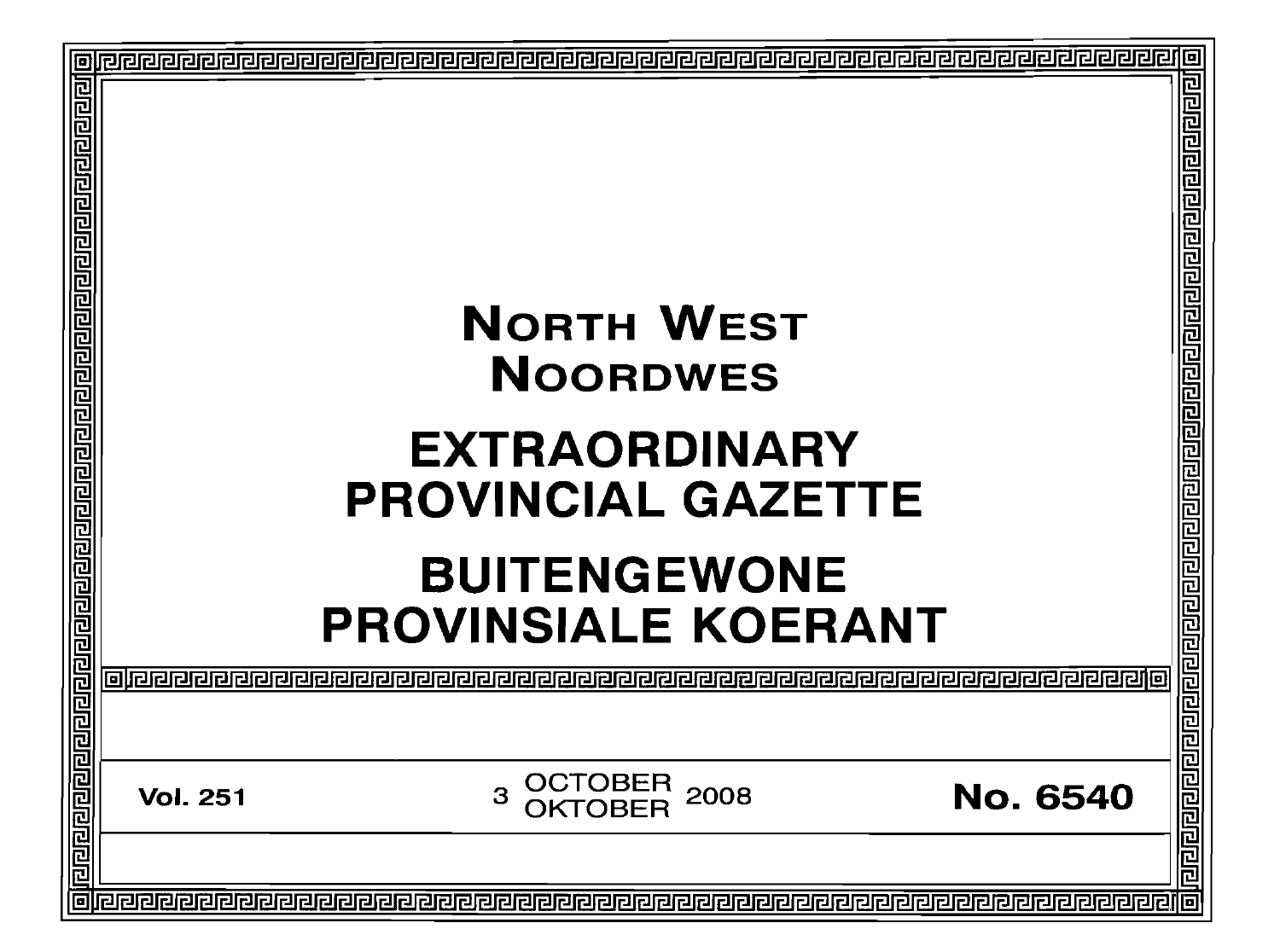# **CONTENTS • INHOUD**

| No. |                                                                                                                       | Page<br>No. | Gazette<br>No. |
|-----|-----------------------------------------------------------------------------------------------------------------------|-------------|----------------|
|     | <b>LOCAL AUTHORITY NOTICE • PLAASLIKE BESTUURSKENNISGEWING</b>                                                        |             |                |
|     | 432 Local Authorities Rating Ordinance (11/1977): City of Matlosana: Notice calling for objections to the provisional |             | 6540           |
|     | 432 Ordonnansie op Eiendomsbelasting van Plaaslike Besture (11/1977): City of Matlosana: Kennisgewing wat besware     |             | 6540           |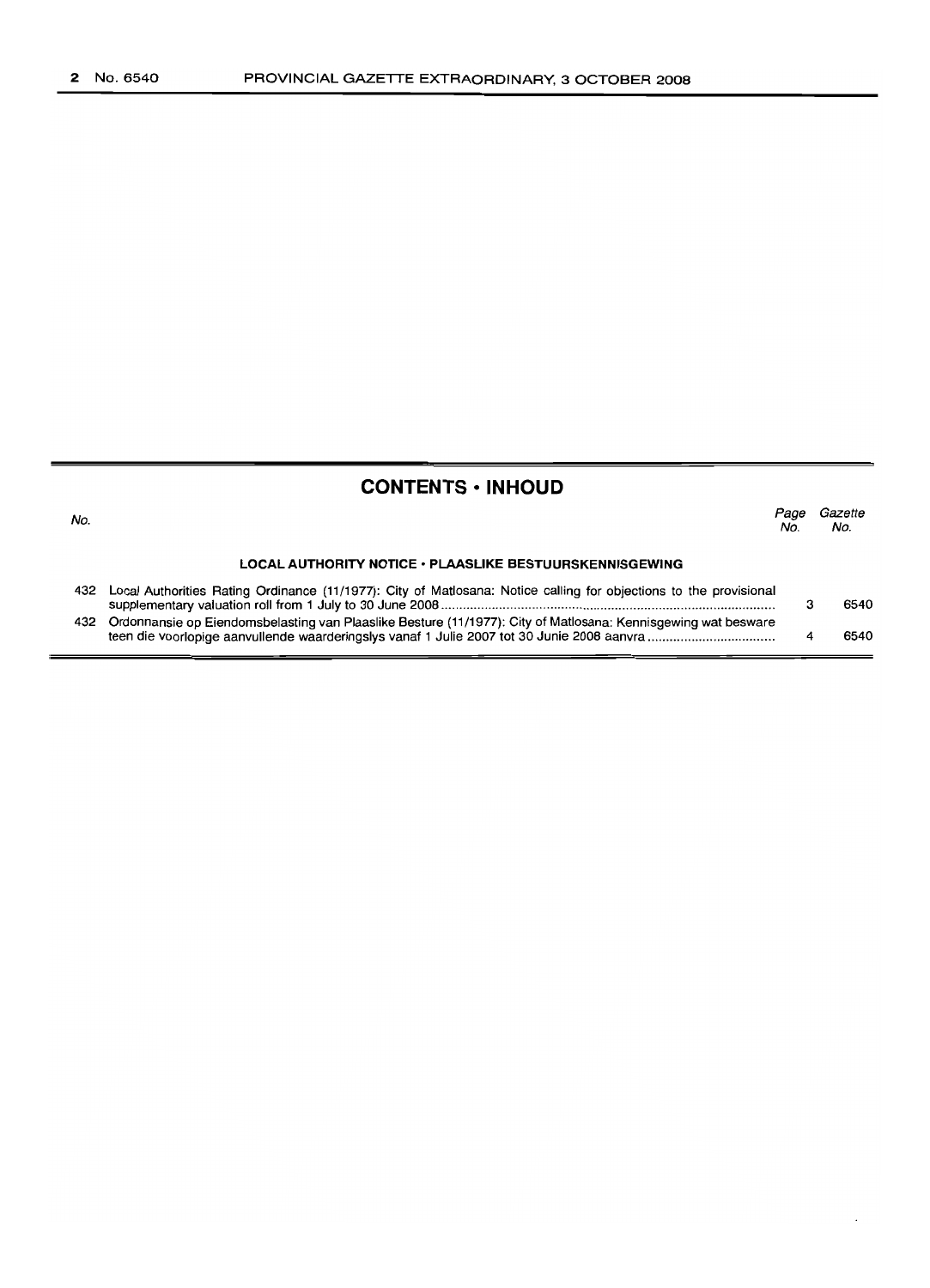### **NOTICE 432 OF 2008**

## **CITY OF MATLOSANA**

#### NOTICE CALLING FOR OBJECTIONS TO THE PROVISIONAL SUPPLEMENTARY VALUATION ROLL FROM 1 JULY 2007 TO 30 JUNE 2008

(Regulation 5)

Notice is hereby given in terms of Section 36 of the Local Authorities Rating Ordinance, 1977 (Ordinance 11 of 1977), that the Provisional Supplementary Valuation Roll for the, Financial years 2007/2008 is open for inspection during normal office hours from 3 October - 31 October at the following offices in the Department of the Chief Financial Officer of the City of Matlosana:

- 1) Klerksdorp: Room 47, Mayibuye Centre, office of the Treasury Department, Klerksdorp;
- 2) Jouberton: Old Pay point, Municipal Offices, Jouberton;
- 3) Alabama: Pay point, Municipal Offices, Alabama;
- 4) Orkney: Pay point, Rates Hall, Municipal Offices, Orkney;
- 5) Kanana: Old Pay point, Municipal Offices, Kanana;
- 6) Stilfontein: Pay point, Rates Hall, Municipal Offices, Stilfontein;
- 7) Khuma: Paypoint, Municipal Offices, Khuma;
- 8) Hartbeesfontein: Pay point, Municipal Offices, Hartbeesfontein;
- 9) Tigane: Pay point, Municipal Offices, Tigane.

Any owner of ratable property or other person who so desires to lodge an objection with the Municipal Manager in respect of any matter, regarding: Additional improvements, New Buildings, Rezoning: Subdivisions, Consolidations etc, recorded in the Provisional Supplementary Valuation Roll as contemplated in Section 34 of the said Ordinance, including the question whether or not such property or portion thereof is subject to the payment of rates or is exempted there from or in respect of any omission of any matter from such roll, must do so within the said period: The form prescribed for the lodging of an objection is obtainable at Room 47 Mayibuye Centre Klerksdorp and attention is specifically directed to fact that no person is entitled to urge any objection before the Valuation Board unless he/she has timeously lodged an objection in the prescribed form.

Civic Centre **KLERKSDORP** Notice no: 279/2008 MM MOADIRA **MUNICIPAL MANAGER**